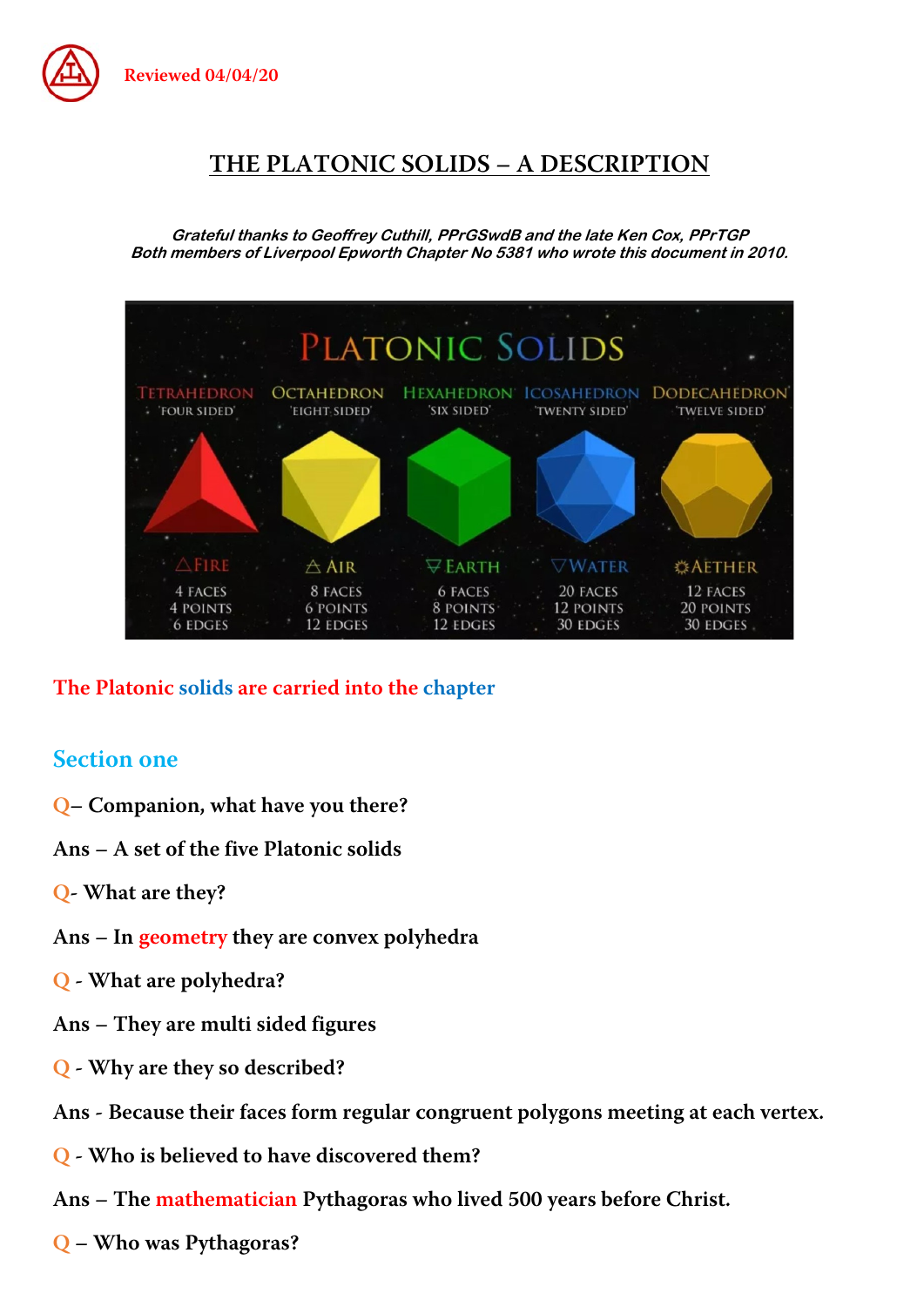Ans - Pythagoras of Samos is often described as the first pure mathematician. Unlike many later Greek mathematicians, we have nothing of Pythagoras's writings. We do however have his name attached to the famous theorem which everybody meets in their mathematics lessons at school. Pythagoras's father was a merchant from Tyre who ensured that Pythagoras was well travelled and well educated, learning to play the lyre, learning poetry and to recite Homer. He went to Egypt and by all accounts visited many of the temples and took part in many discussions with the priests. It is not difficult to relate many of Pythagoras's beliefs, ones he would later impose on the society that he set up in Italy, to the customs that he came across in Egypt.

#### Q – What event in his later life is of interest to the companions?

Ans.-This ancient philosopher was taken prisoner by the Persians and taken to Babylon. He remained there for 12 years and is said to have had frequent interviews with Ezekiel, and to have derived from the instructions of the prophet much of that esoteric system of philosophy into which he afterwards indoctrinated his disciples. He would also, some historians state, have met Cyrus who as we all know from our ritual was the reason that the sojourners left Babylon and travelled to Jerusalem to rebuild the temple. Pythagoras then returned to Samos and, outside the city, he made a cave the private site of his own philosophical teaching, spending most of the night and daytime there and doing research into the uses of mathematics.

#### Section Two

- Q Where were these five Platonic solids found?
- Ans At the mouth of the cave in which he worked and died.
- Q Who is credited in disclosing them to the world?
- Ans Plato
- Q How did he disclose them?
- Ans In the dialogue with Timmaneus, in his book 'The Republic' written in 360 BC
- Q Companion, who was Plato
- Ans A Greek Philosopher and teacher
- Q When and where was he born?
- Ans In the year 428 or 427 BC in Athens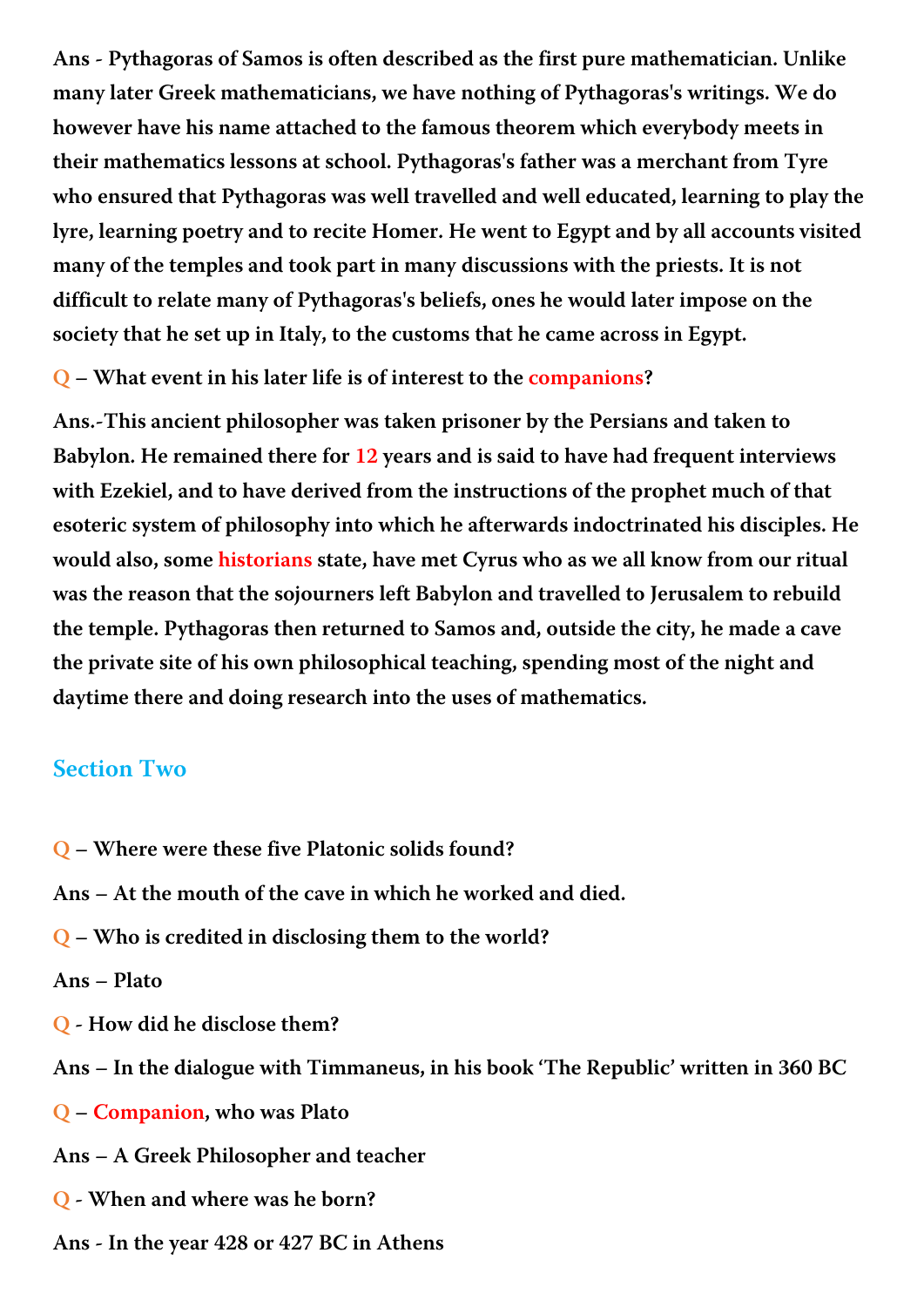### Q – What was his background?

Ans - He came from one of the wealthiest and most politically active families in Athens. He was the student of Socrates and the teacher of Aristotle. Though influenced primarily by Socrates, he was familiar with the work and teachings of Pythagoras through contact with the Pythagoreans as the followers of the deceased mathematician were called. When his mentor Socrates died, Plato left Athens and travelled to several places of learning perhaps even Egypt. Plato believed that he could describe the universe using five simple shapes. These shapes, called the Platonic solids, did not originate with Plato. In fact, they go back 1,000s of years before Plato; you can find stone models (perhaps dice?) of each of the Platonic solids in the Ashmolean Museum at Oxford dating to around 2,000 BC. But Plato made these solids central to a vision of the physical world that links ideal to real, and microcosm to macrocosm in an original, and truly remarkable, style. In any event, Plato returned to Athens and founded a school.

Q – What was this school called?

Ans – It was known as the Academia which is where we get our word, 'academic'. The Academia got its name from its location, a grove of trees, surrounded by high trees and adorned by spacious covered walks sacred to the hero Academus, a mile or so outside Athens that can still be visited today.

Q - What teaching method did Socrates use?

Ans - A series of interactive questions and answers known as dialogues

Q - How did Plato teach?

Ans - By conversing with his students whilst walking.

Q - To whom was Plato a mentor?

Ans – The *philosopher*, Aristotle who was in turn tutor to Alexander the Great.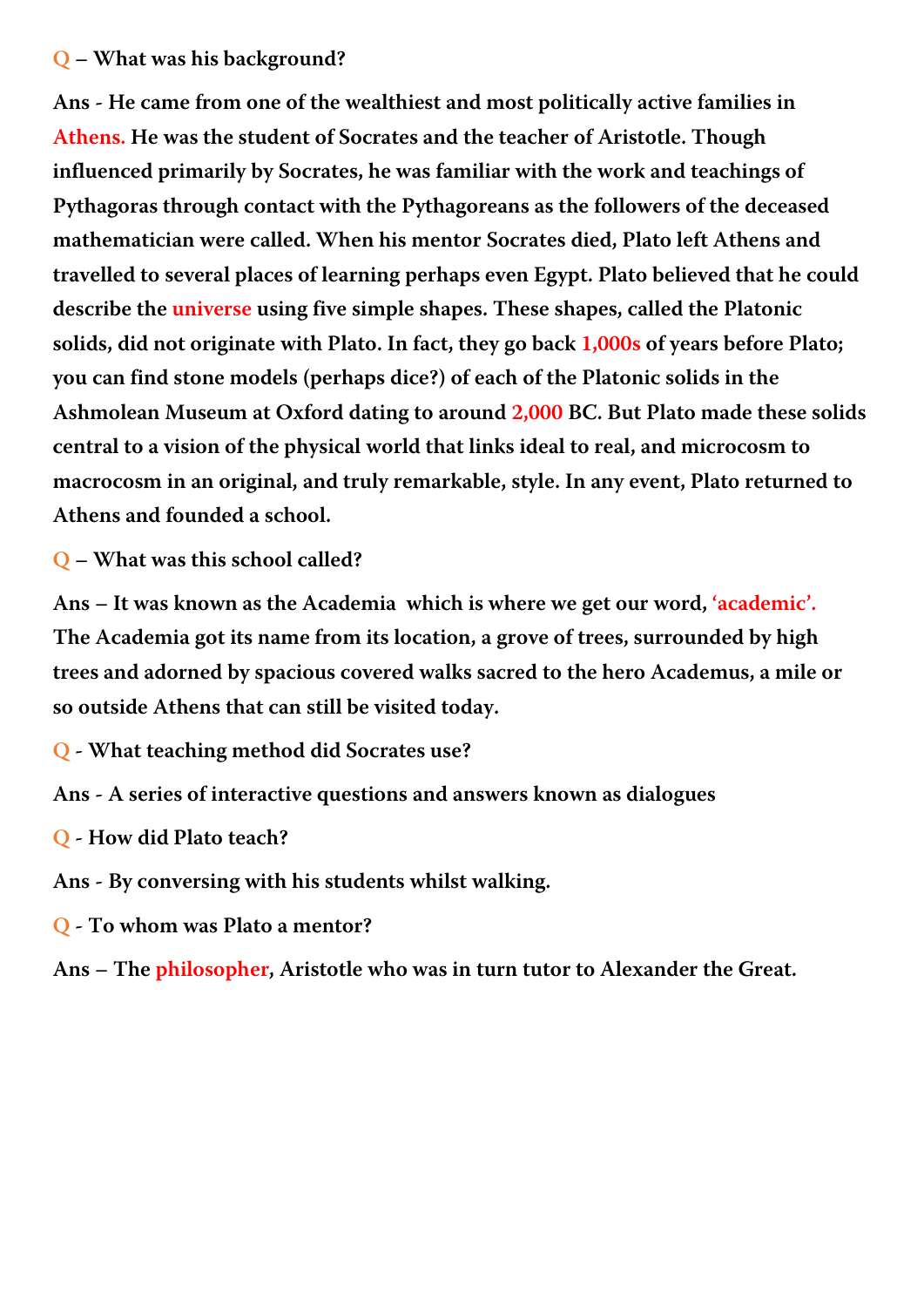### Section Three

#### Q - Who was Socrates?

Ans.-Socrates was born in 470 BC in Athens and is widely recognized as the father of western philosophy. Although Socrates himself wrote nothing, he is portrayed in other men's works as a man of great insight, integrity, self-mastery and argumentative skill. He was committed to living simply and to interrogating the everyday views and popular opinions of those in his home city of Athens. At the age of 70, he was put to death at the hands of his fellow citizens on charges of impiety and corruption of the youth. Socrates and his contemporaries lived in a polytheistic society, a society in which the gods did not create the world but were themselves created. Socrates would have been brought up with the stories of the gods recounted in Homer, in which the gods were not omniscient, omnibenevolent, or eternal, but rather power-hungry super-creatures that regularly intervened in the affairs of human beings. Socrates instead seemed to have a conception of the divine as always benevolent, truthful, authoritative, and wise. For him, divinity always operated in accordance with the standards of rationality. This conception of divinity, however, dispenses with the traditional conception of prayer and sacrifice as motivated by hopes for material payoff. Socrates' theory of the divine seemed to make the most important rituals and sacrifices in the city entirely useless, for if the gods are all good, they will benefit human beings regardless of whether or not human beings make offerings to them. Jurors at his trial might have thought that, without the expectation of material reward or protection from the Gods, Socrates was disconnecting religion from its practical roots and its connection with the civic identity of the city. One of Socrates' most famous statements is: "The only thing I know is; I know nothing". As we have heard Plato was his most famous student and his words and actions in the search and defence of truth changed the world and his example still inspires people today.

Q - Where is the geometric construction of the five Platonic solids to be found?

Ans – In the 13th Chapter of 'Elements', by the Alexandrian geometrician Euclid who also laid down their sequence which we follow tonight.

#### Q. - Who was Euclid?

Ans. Euclid was a Greek mathematician who was born around 365 BC and is considered to be the father of geometry. He lived in Alexandria and was mostly active during the reign of the Pharaoh Ptolemy I. Although Euclid was a famous mathematician, very little is known about his life but it is believed that he was a student of Plato. Euclid is best known for having compiled geometry text books that gathered together all that was known at the time about geometry and proofs. The 13 books, dealing with geometry, called The Elements, were so brilliantly written that it replaced all the mathematics that preceded it, and all the earlier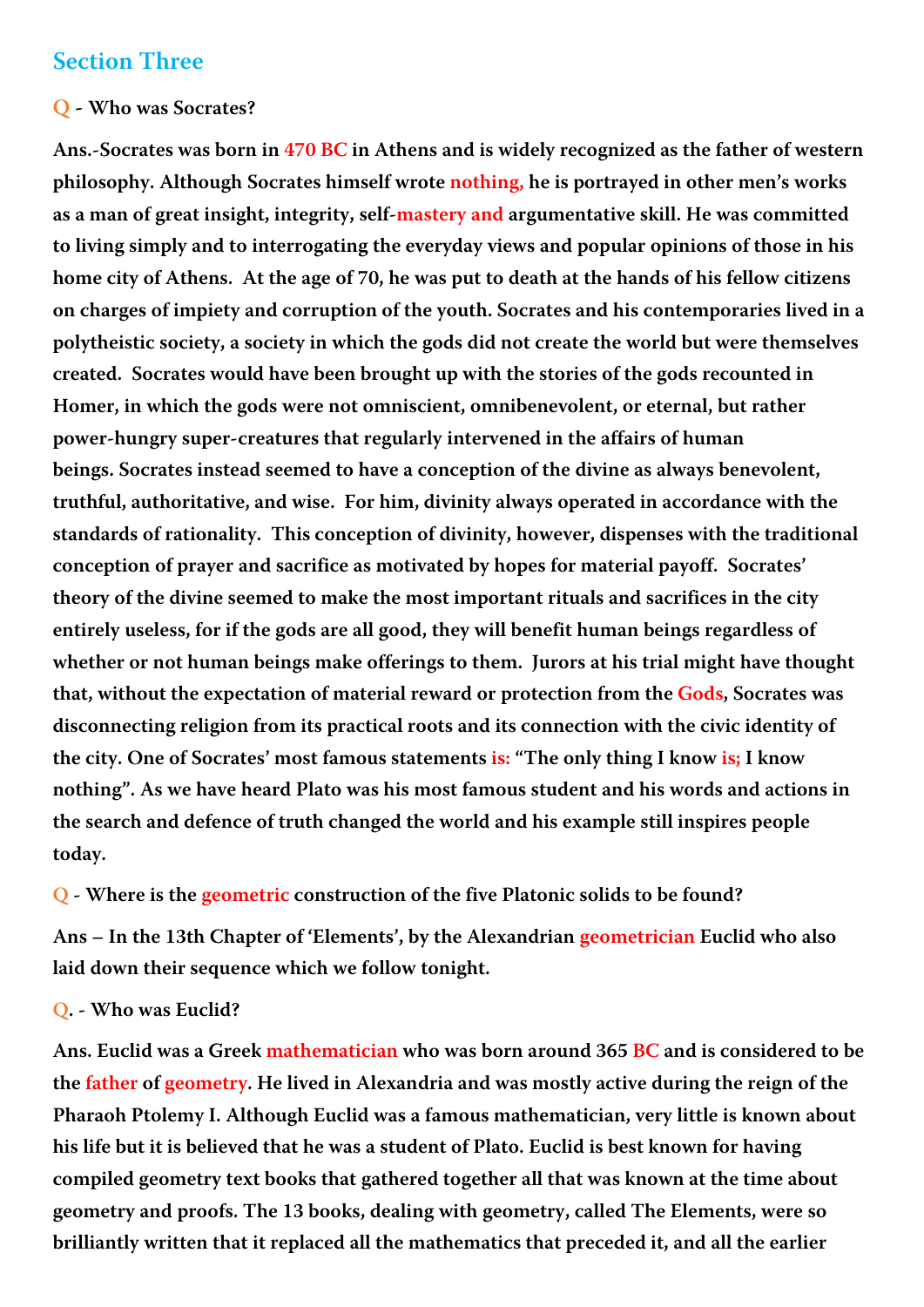work was subsequently lost. As a consequence, there is no way to be certain about what Euclid himself contributed. The first of the 13 books that make up Euclid's 'Elements' is devoted to a proof of theorem 47, which is the theorem of Pythagoras and has resonance in our Craft masonry. The 'Elements' remained the definitive textbook on geometry and mathematics for well over two millennia, surviving the eclipse in classical learning in Europe during the Dark Ages through Arabic translations. It set, for all time, the model for mathematical argument, following logical deductions from initial assumptions, (which Euclid called 'axioms' and 'postulates'), in order to establish proven theorems.

## Section Four – The Tetrahedron

### A companion picks up the tetrahedron

Q – Companion, what have you there?

#### Ans - The tetrahedron

Q - What is a tetrahedron?

Ans – A solid figure of 4 planes, also known as a triangular pyramid. It is a polyhedron composed of four triangular faces, six straight edges, and four vertex corners. The tetrahedron is the simplest of all the ordinary convex polyhedra and the only one that has fewer than 5 faces.

Q - Describe the shape of those planes

Ans – They are four equilateral triangles.

Q – What solid figure do they produce?

Ans - A pyramid

Q - What reference has it to Royal Arch Masonry?

Ans - The four equilateral faces are equal to eight right angles which make up the Triple Tau

Q - What does the pyramid represent?

Ans - The world axis, with its body representing man's ascent through the hierarchy of enlightenment and its apex spiritual attainment.

Q – To which of the classical elements did Plato attach the tetrahedron?

Ans - Fire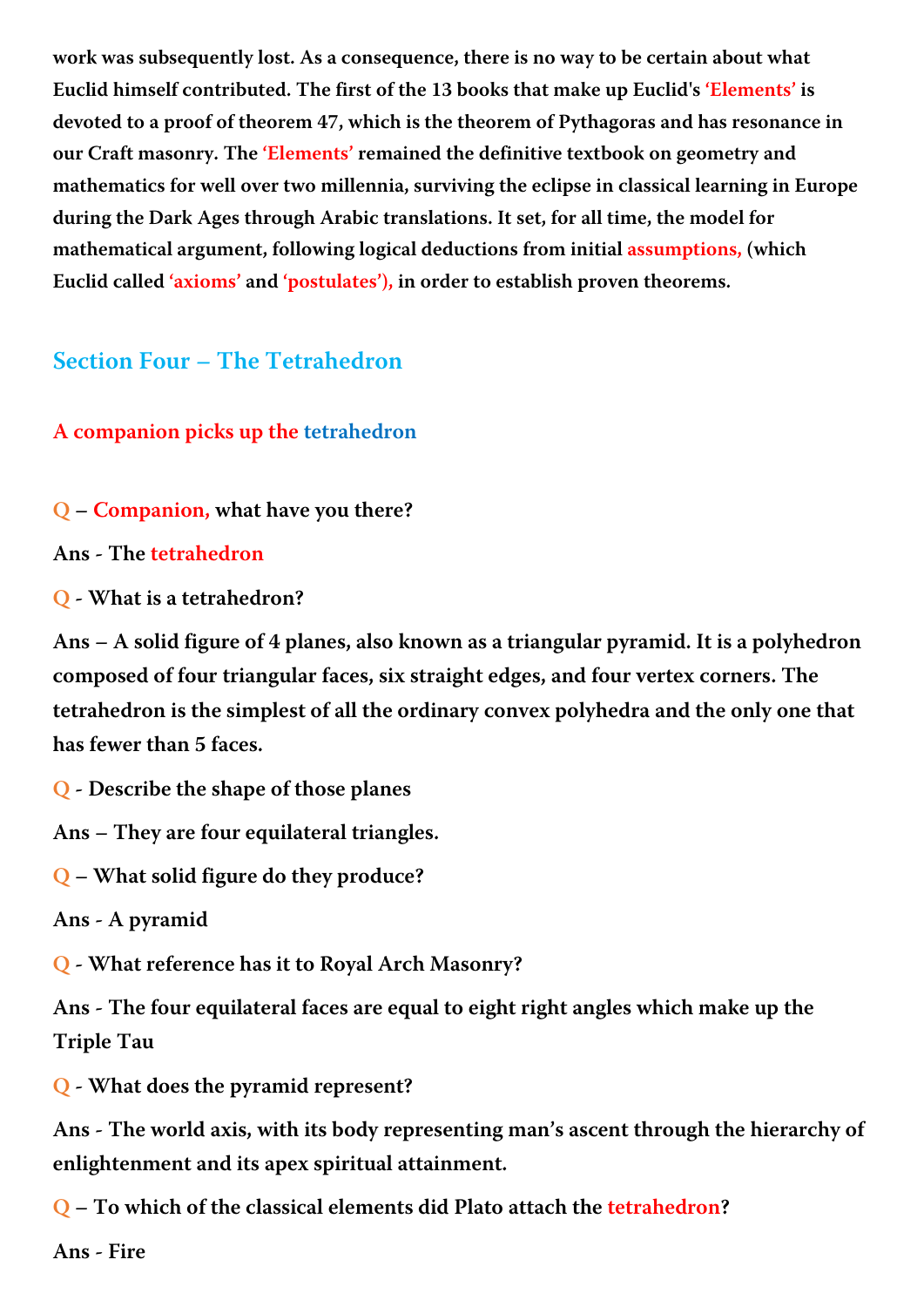### Q - On what ground did he make that attachment?

Ans – Because the heat of fire feels sharp and stabbing like the tetrahedron. Fire is considered the smallest, and most acute, of the elements and is also known as the original element. It can combine with the others and is represented by the colour red. It is also linked to the solar plexus, which is the centre for personal power, acceptance and a natural balance between the physical and the spiritual. Each side of the tetrahedron sits flat, no matter how it is turned, making it the perfect symbol for balance. Since each of its corner points is equally distant from each of the others, there is no strain or tension in a tetrahedron, but rather a condition of rest in equilibrium.

## Section Five – The Octahedron

### A companion picks up the octahedron

- Q What do you hold?
- Ans- The octahedron
- Q Describe its shape
- Ans An eight-sided figure composed of eight equal and equilateral triangular faces.
- Q Is it related to any other solid?
- Ans Yes. The octahedron is equivalent to two tetrahedrons
- Q What relevance does it have to Royal Arch Masonry?
- Ans Having eight faces totalling 16 right angles, it equates to two Triple Taus
- Q To what element did the ancients connect the octahedron?

Ans - Air

- Q How did they come to do so?
- Ans They believed that air was made up of octahedral.
- Q Why did they come to such a conclusion?

Ans - They considered that the components of air are so smooth that a person can barely feel it

Q - What is the symbolic meaning of air?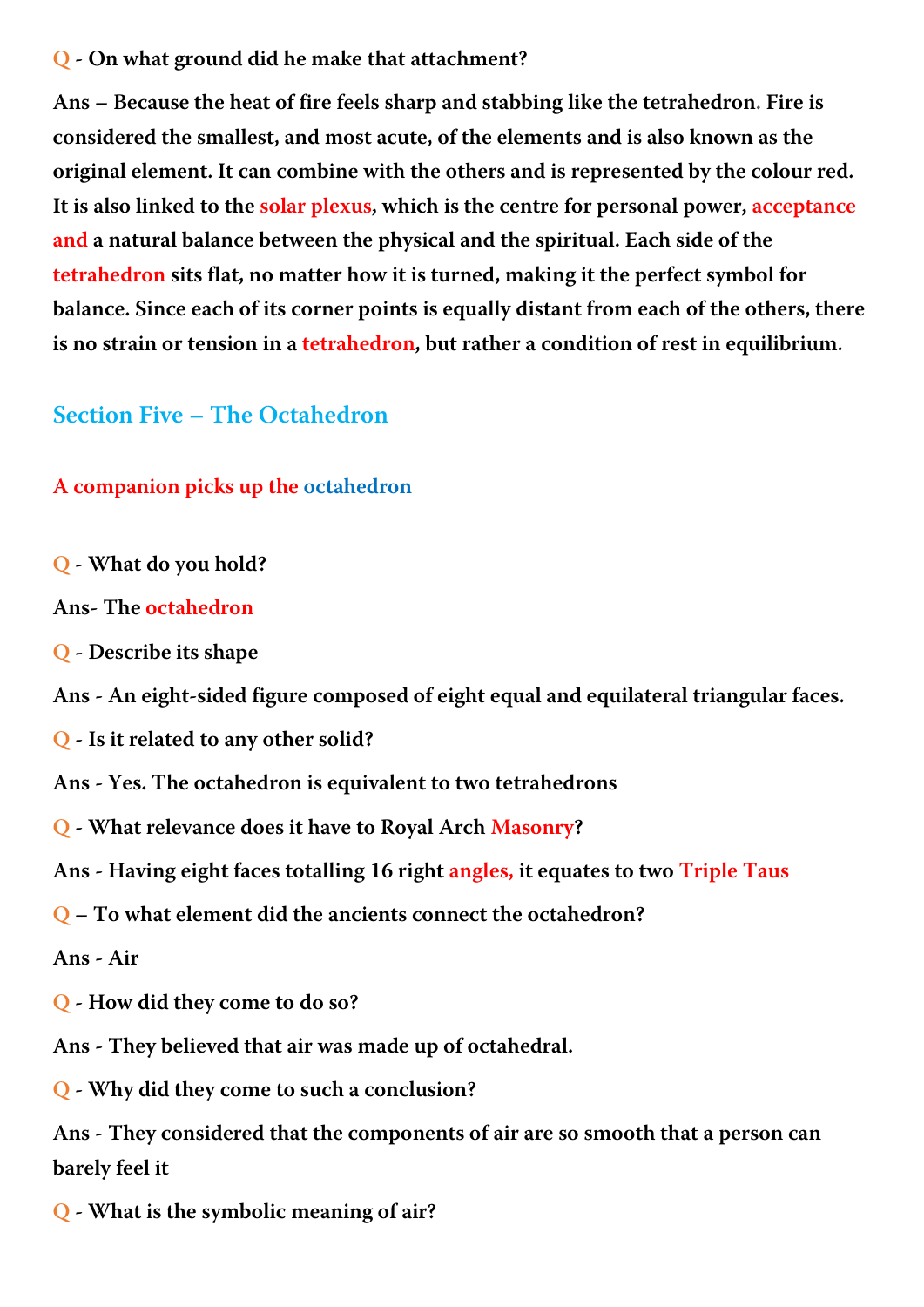Ans – The spiritual life and freedom, equating with the soul. Plato decided that the octahedron would represent the atom air. He reasoned that since fire, air and water react the most with each other, their atoms must be similar in shape. Tetrahedrons, octahedrons, and icosahedrons are all composed of equilateral triangles. Knowing this, Plato decided that air must be represented by the octahedron because it was the second lightest of the three atoms and the octahedron has the second least number of sides.

### Section Six - The Cube

#### A Companion picks up the cube

Q – What solid do you present?

Ans - The hexahedron

Q - By what name is it commonly called?

Ans - The cube

Q - Describe the cube

Ans - It is a solid figure of six equal square faces

Q - What relevance does it have to Freemasonry in general and the Royal Arch in particular?

Ans - In its form the cube is the most substantial of the Platonic bodies

Q - What other property does it have?

Ans - It is the firmest and most immoveable on its base so that our ancient companions used it to make substantial buildings. It represents the final stage of a cycle of immobility. It can be seen as the truth, because it looks the same from any perspective, it is commonly thought of as the counterpart of the sphere. The cube is, in essence, the squaring of a circle. Scientifically, the cube usually represents salt. Spiritually, the cube symbolizes a solid foundation and stability suggesting a need of patience and consistency, allowing things to develop in their own perfect time. The cube is a three-dimensional square in our physical space, therefore, scientifically, it is a symbol of stability and permanence. It is geometric perfection. The cube can be seen as the truth in symbolic artistry because it looks the same from any perspective.

Q – What purpose did they believe it served?

Ans - They thought it made a pattern in the space known to us and for which the rules of Euclid apply

Q - How is the cube known in Freemasonry?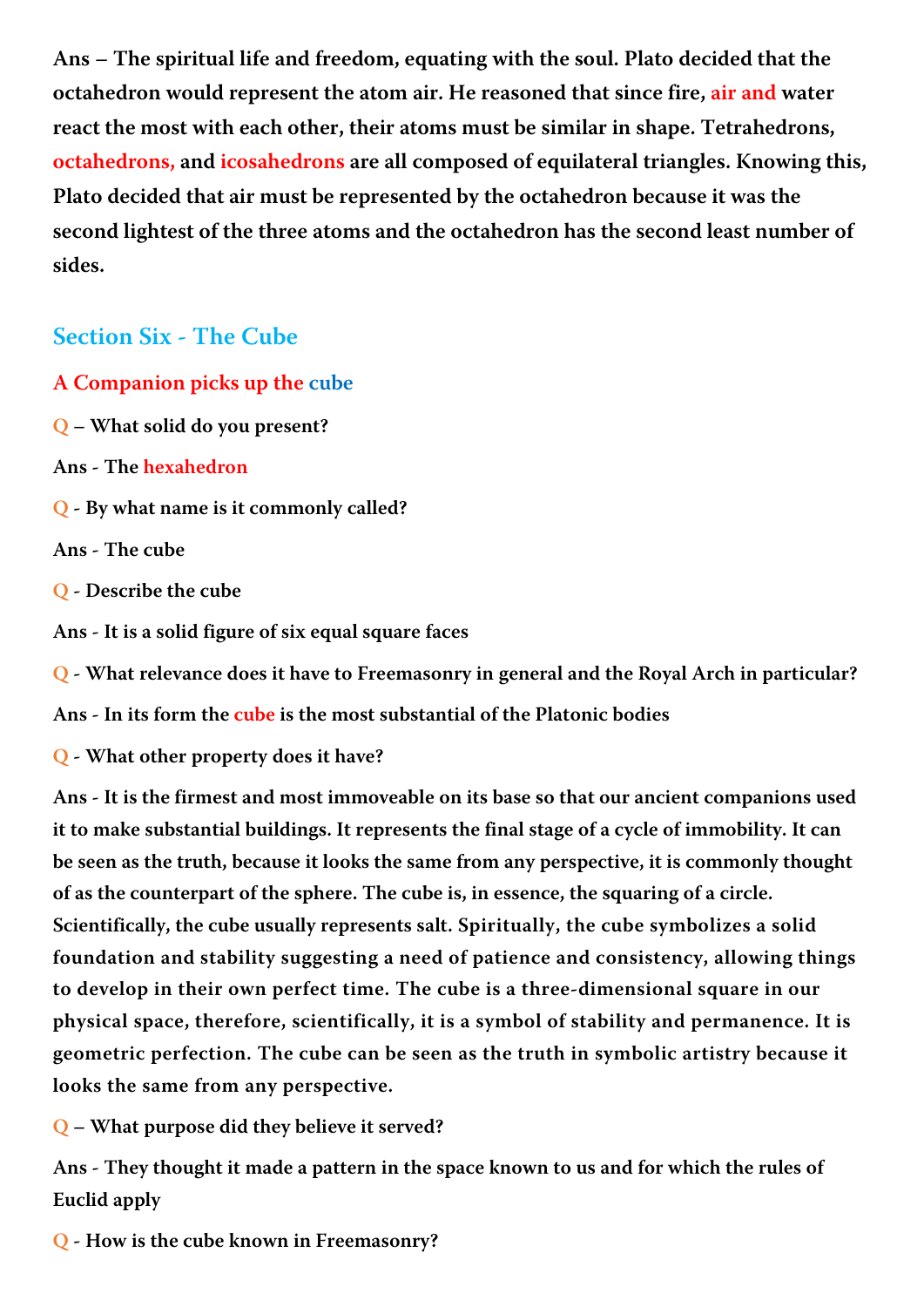Ans- By the name rough and perfect ashlars

Q - What do they signify?

Ans - The rough ashlar represents the mind of man in its infant or primitive state

Q - What does the perfect ashlar represent?

Ans - The mind of man in the decline of years after a life well spent in acts of piety

Q - What relation therefore does the cube have to the Holy Royal Arch?

Ans - The six-sided square faces have 24 right angles or three Triple Taus

Q - To what element does the cube traditionally apply?

Ans - Earth

Q - Why is it so linked?

Ans - Since it can sit flat on the ground, a cube is associated with the earth. Giving stability on firm ground it is the emblem of the earth itself. The hexahedron was assigned to represent the atom earth. Plato reasoned that because a cube is very stable it would best represent earth, for earth was also seen as being very stable.

### Section Seven - The Icosahedron

### A companion picks up the icosahedron

Q - Name the object you hold.

Ans - The icosahedron.

Q - How do you define it?

Ans - A solid body bounded by 20 faces. The name comes from Greek (*eikosi*), meaning '20', and (hédra), meaning 'seat'. The plural can be either 'icosahedrons' or 'icosahedra'.

Q - Of what shape are those faces?

Ans - They are each equal and equilateral triangles which are equivalent to two right angles

Q – How many right angles are contained in that solid?

Ans - 40, which in a Royal Arch chapter is equivalent to five Triple Taus

Q - How was this body used by Plato?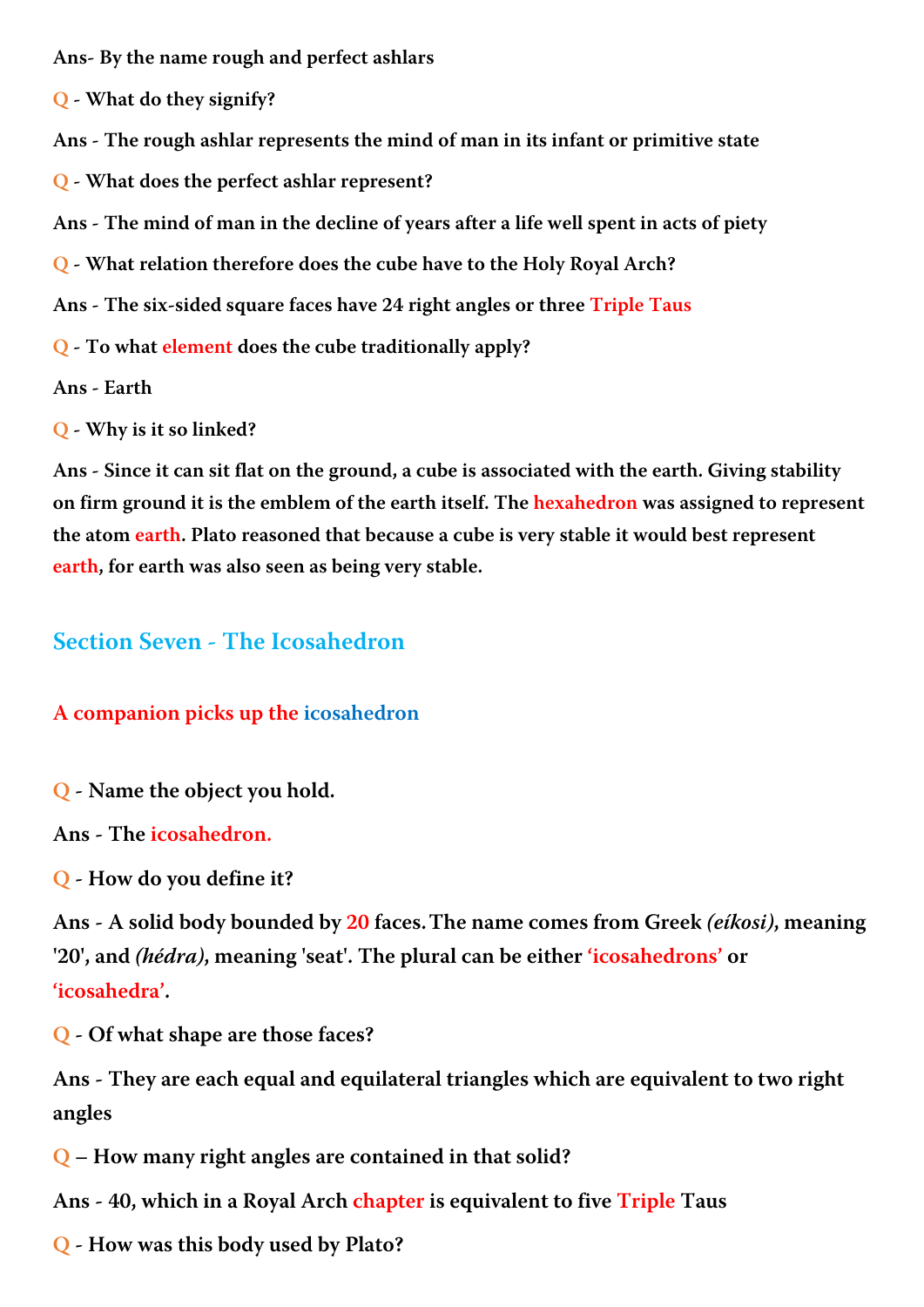Ans - He used it to express the element water

Q - On what grounds did he do so?

Ans - The icosahedron is considered to be the heaviest of the solids contained by triangles and is next in weight and substance to the cube

### Q - Ascribe another reason given by the ancients?

Ans - They thought that since water flows out of the hand when picked up, it was as if it were made of tiny balls which this solid resembles.Water is all about movement, flow and change. Water moves easily from a gas to a liquid to a solid. It can be visible one minute and invisible the next.

Q - How else did they regard the element water?

Ans - As the universal symbol of purity, fertility and of life itself. It has been suggested that the regular icosahedron is the first example of a geometrical object that was the free creation of human thought, not the result of observations in nature. Regardless of the truth of this, it is interesting to try to track down the origin of the icosahedron. A side note in one of Euclid's 'Elements' speaks of: "The five so-called Platonic figures which, however, do not belong to Plato, three of the five being due to the Pythagoreans, namely the cube, the pyramid and the dodecahedron, while the octahedron and the icosahedron are due to Theaetetus". More recently it has been claimed that a regular icosahedron appears among a collection of stone balls in the Ashmolean Museum - balls that were unearthed in Scotland and may date back to 2,000 BC. Spiritually, the icosahedron is associated with the term "GO WITH THE FLOW".

# Section Eight – The Dodecahedron

Companion picks up the solid

- Q What solid do you present?
- Ans The dodecahedron
- Q What is a dodecahedron?

Ans - A solid body made up of 12 equal and equilateral pentagons which form the beginning of a sphere akin to a soccer ball.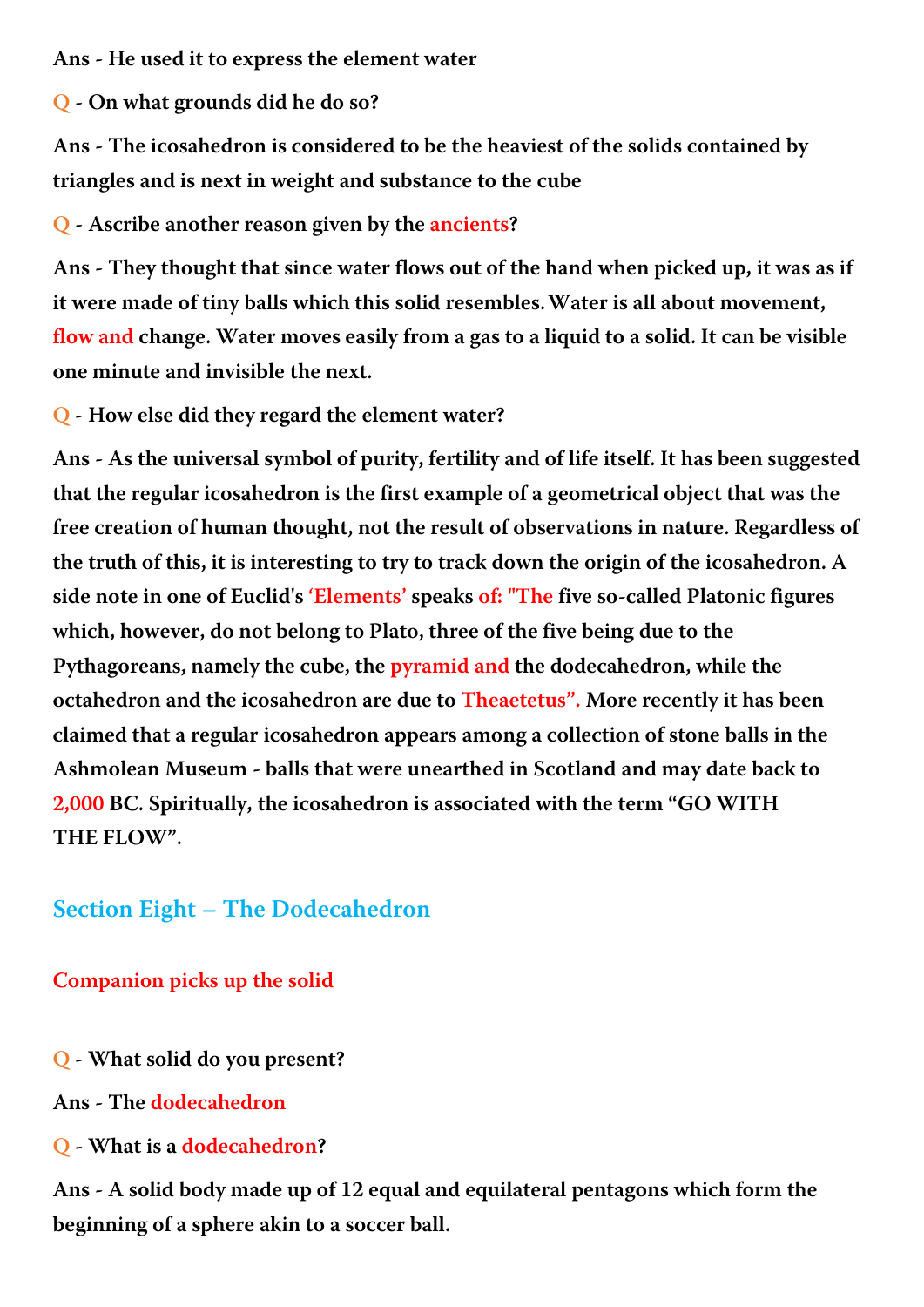Q - What is a pentagon?

Ans - A five-sided figure

Q - How many degrees does it possess?

Ans - 540, the equivalent of six right angles

Q - What then is the total number of right angles contained in a dodecahedron?

Ans - 72 or in Royal Arch Masonry, nine Triple Taus

Q - How was that solid used by the Platonists?

Ans - It was used to express the spirit of the universe

Q - Why did they do so?

Ans - Because this solid approach nearer to a sphere than any other

Q - What comment did Plato make upon it?

Ans - 'The God used the dodecahedron for arranging the constellations on the whole heaven'

Q - How did other philosophers regard the spirit of the universe?

Ans - They called it ether or the quintessential spirit. Like a crystal or gem, its facets and symmetries compel our eyes and hearts to observe life more deeply. The ancient Greeks honoured the 12 signs of the Zodiac in the sacred host of the dodecathlon, the 12 Gods whose temples were placed in the 12 equally divided sections which radiated out from the centre of the City of Athens. Their popular worship shrouded the secret correspondences of sets of 12, observed in a multitude of natural and cultural phenomena. There were 12 hours of the day and night, 12 months in a year. 12 units in various measurements and weights, 12 labours and the 12 days between the winter solstice and the first day of the new year, which marked the return to chaos and the subsequent rebirth of order.

### Section Nine - The Solids in Freemasonry

Q. How did the solids come into Freemasonry?

Ans. They are referred to in a lecture on the Second Degree by William Preston considered to be the father of Masonic history.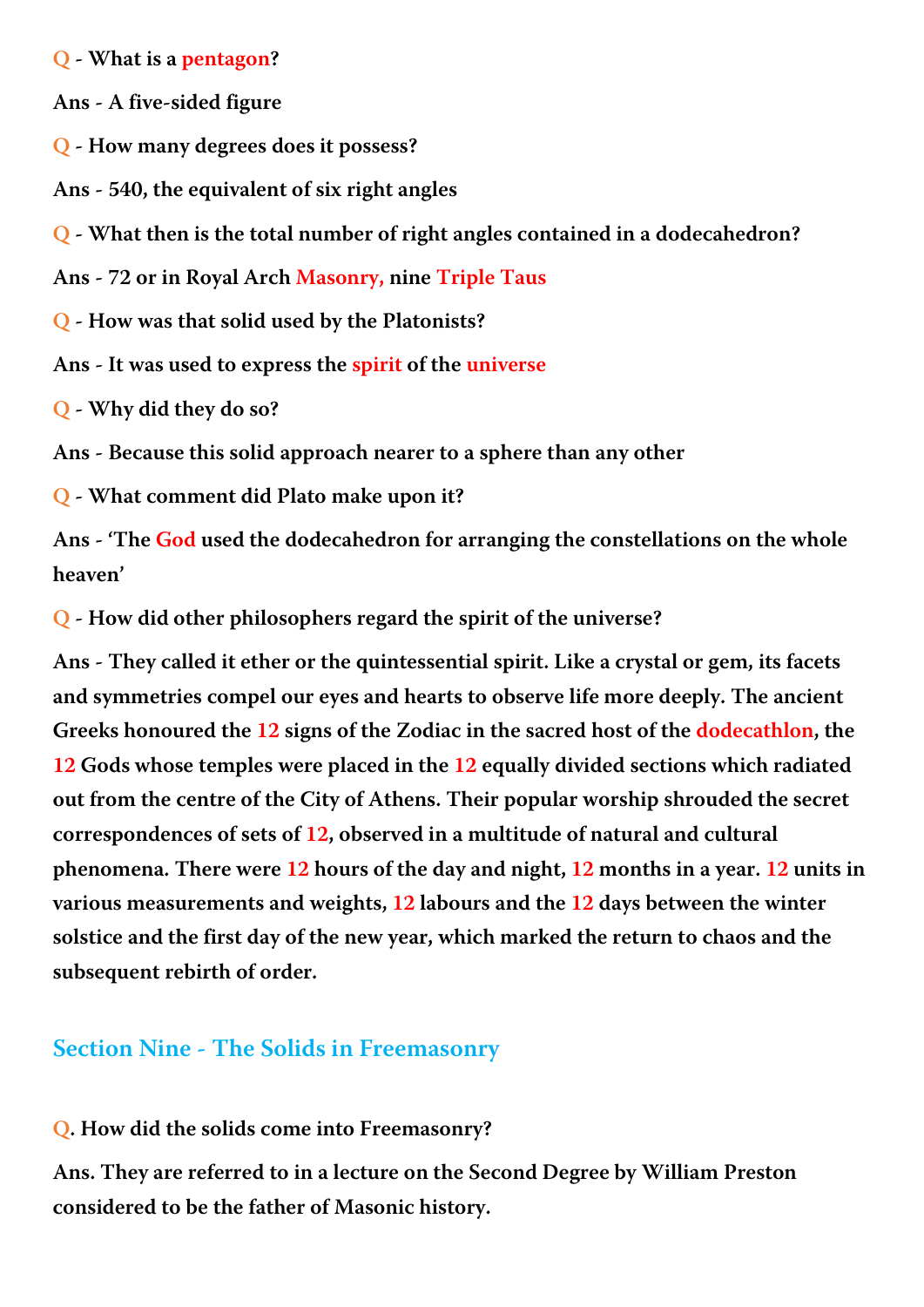#### Q. - Who was William Preston?

Ans - William Preston was a born in Edinburgh in 1742 and entered the Royal High School, Edinburgh at six, where he shone in Latin, and would also have studied Greek. He continued his classical studies at college, before moving to London, where he took employment as an editor with the King's Printer. He joined a group of Edinburgh Freemasons living in the English capital that formed a lodge and then changed allegiance to the Moderns and became Caledonian Lodge No 325 which was also major component in the first Grand Chapter of Royal Arch Masonry.Preston soon began an extensive program of Masonic research in Britain and overseas and he built a vast storehouse of Masonic knowledge, which he applied initially to explaining and organising the lectures attached to the three degrees of Freemasonry. The publication of his Illustrations of Masonry, which ran to 12 English editions in the author's lifetime, as well as being translated into other languages, cemented his place in Masonic history.

#### Q. - How do we remember him today?

Ans. - On his death in 1818, Preston bequeathed to Grand Lodge the sum of £300 for the perpetuation of his system of instruction. Lectures in accordance with this system were delivered until 1862, when the Lectureship was permitted to lapse but in 1924 the Prestonian Lectureship was revived with the lecturer now submitting a Masonic subject of his own selection, and with the exception of the war years, regular appointments have been made annually to the present day.

Q. - What is the earliest reference to the solids in Freemasonry?

Ans. - In the year 1810, when they are included in the 'Iowa' version of Preston's lecture.

### Section Ten

Q. - How did the solids come to be associated with the Royal Arch?

Ans.- Some Masonic historians speculate that they were included in a revision of the ritual in 1834 where a short reference is made to them in the symbolic lecture.

Q. - To what does that short reference allude?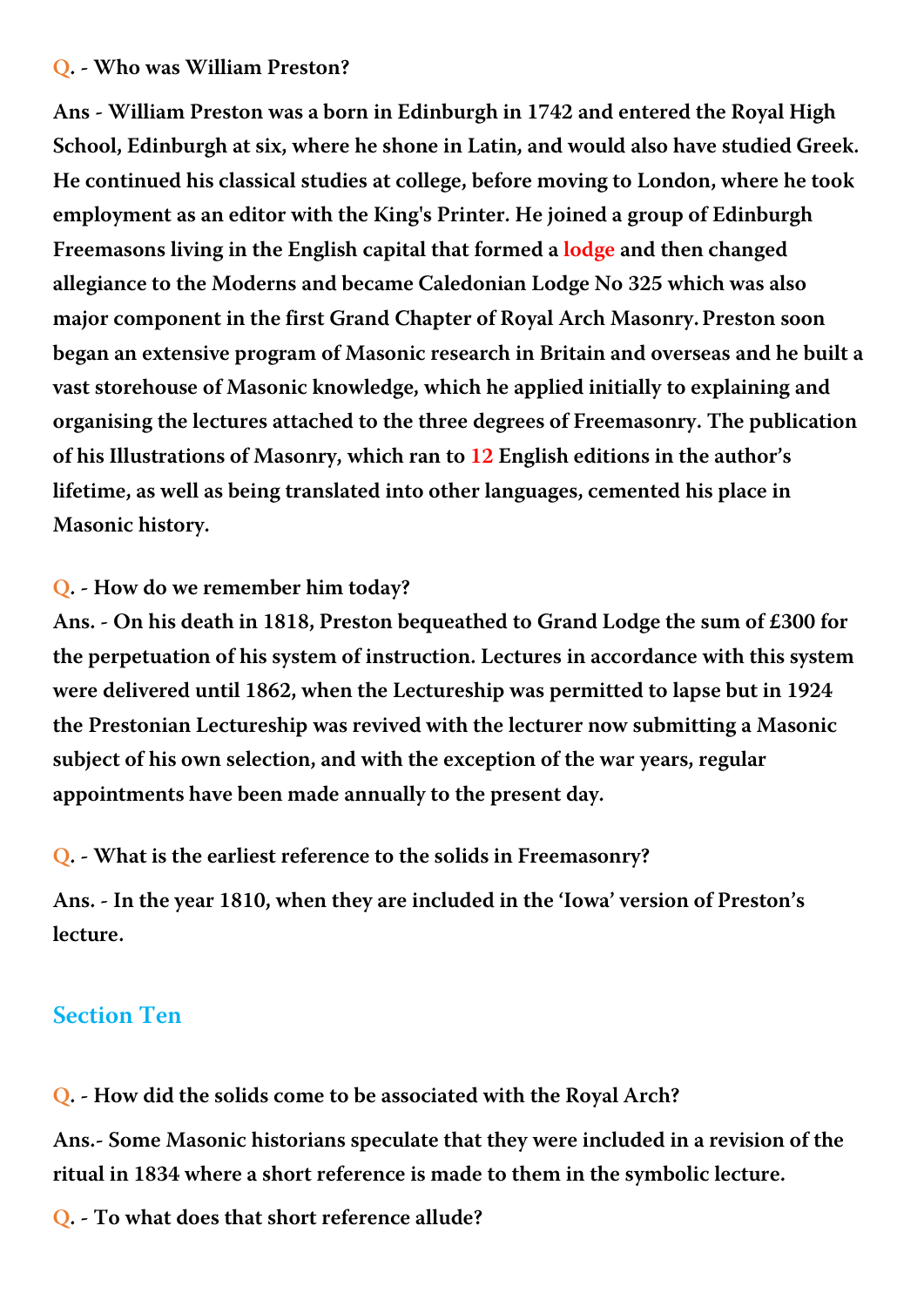Ans.- To the breast jewel worn by the companions which by its intersections forms a number of angles taken in five several combinations which when reduced to their amount in right angles are found to be equal to the five regular Platonic bodies. At first sight, there does not seem to be any connection between the Royal Arch jewel and the Platonic bodies. A tortuous explanation of the connections between the five Platonic bodies and the Royal Arch Chapter jewel used to be recounted at the time of exaltations. Summarised, the Triple Tau, (at one time suspended from the circle of the jewel) is composed of eight right angles, and, among other things, was the 'key' to the Platonic bodies. The dodecahedron with 12 pentagons, each of which has internal angles totalling six right angles, equates to nine Triple Taus. On a cursory examination, we would not notice the five Platonic shapes present within the Seal of Solomon, but when we count the number of right-angles, their presence becomes apparent. We note that the number of right-angles in the Triple Tau and a multiple of it are equal to combinations of the triangles in the Seal of Solomon. Hence the Triple Tau, or key, 'unlocks' the Seal of Solomon to reveal the five Platonic shapes.

\*NOTE From; On a cursory examination, to end of paragraph clear formatting and reset text to Arial Rounded MT Bold

Q. - Who was responsible for revising the ritual?

Ans.- A committee set up by The Supreme Grand Chapter in 1834 of which the Rev George Adam Browne was a member.

Q. - Why is he significant?

Ans.- Because in 1827 he gave lectures on the Royal Arch jewel which contained references to the Platonic solids.

Q. - Who was the Rev Browne?

Ans.- A Past Grand Chaplain, Grand Superintendent of Suffolk and Cambridge and formerly personal Chaplain to the Duke of Sussex, Grand Master.

Q. - Why did he associate the solids with the breast jewel?

Ans.- Geometrically both have similar explanations.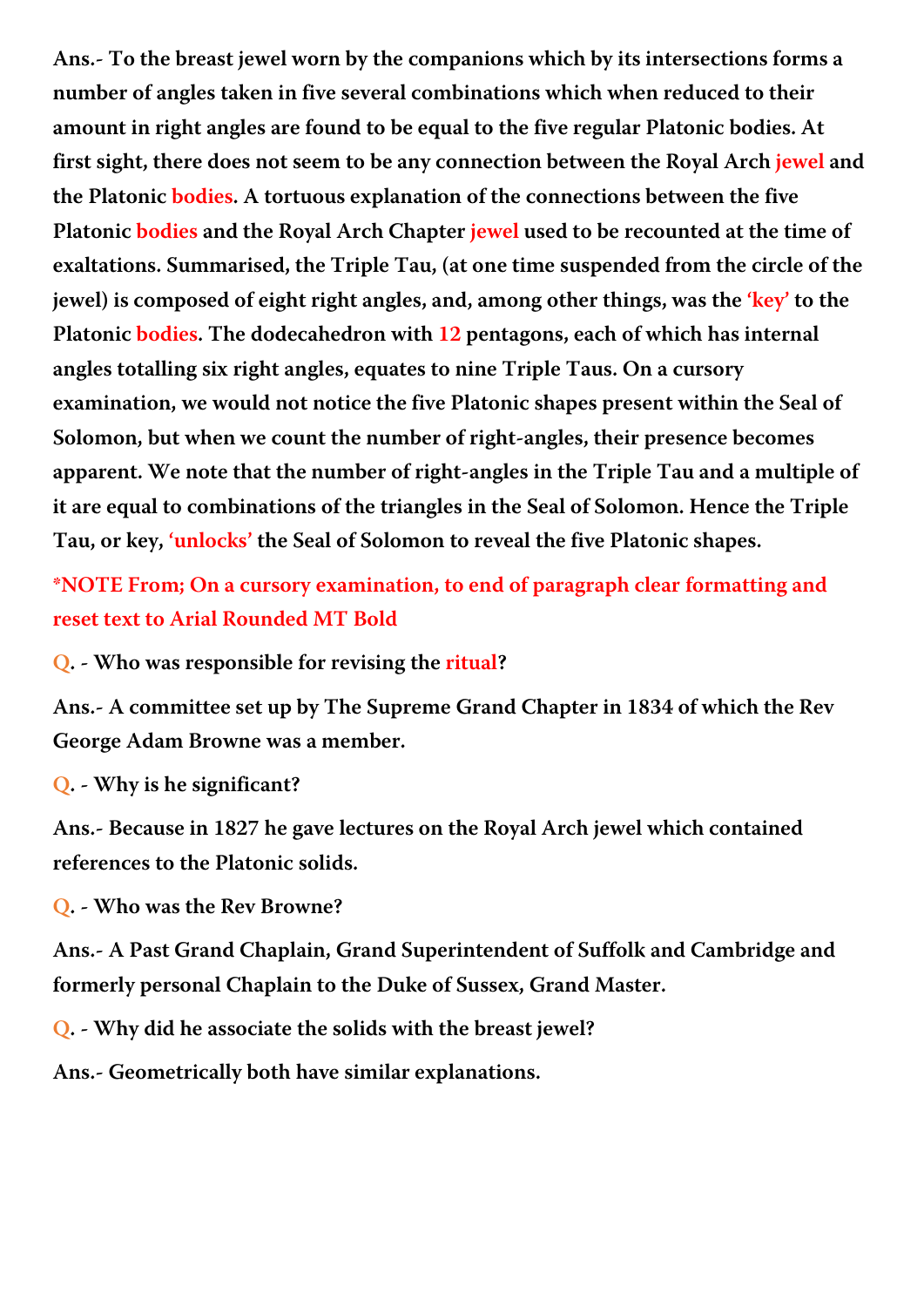### Section Eleven – Dialogue on the Elements

Q. - Why are the solids displayed in a Royal Arch chapter?

Ans – So that the companions can contemplate their collective and individual meaning.

Q. - What is their collective meaning?

Ans – The form and shape of the *universe*.

Q. - Why is that so?

Ans – The ancients believed that the four material regular solids are the component parts of the cosmos and are bound together by the fifth which is spirit.

Q. - What other form does that contemplation take?

Ans – A reflection on the elements attached to each solid.

Q. - Will you please explain those elements beginning with Fire which the tetrahedron represents?

Ans – Fire is considered to symbolize that energy which inflames our right moral intentions and consumes our inclinations toward wrong. It is associated with sight and the colour red.

Q. - The next being Air which the octahedron represents, how may it be defined?

Ans – Since Air is the force which sustains life and gives animation to the body it is representative of the moral teachings of Freemasonry which bring life and purpose to our fraternity.It is associated with birds, sound and the colour yellow,

Q. - What does Earth represented by the hexahedron signify?

Ans - The Scriptures state that mankind was created from the dust of the earth and to dust it shall return, therefore companions must order their lives according to the principles and tenets of Freemasonry so they may be prepared for that ultimate fate. It is associated with mammals, smell and the colour green.

Q. - The fourth element is Water, represented by the icosahedron, what is its significance?

Ans – Symbolically Water is regarded as the agent of cleansing and refreshment which are the rewards of those who labour to the glory of God in Freemasonry. It reminds companions that they are to be renewed for his service. It is associated with reptiles, taste and the colour blue.